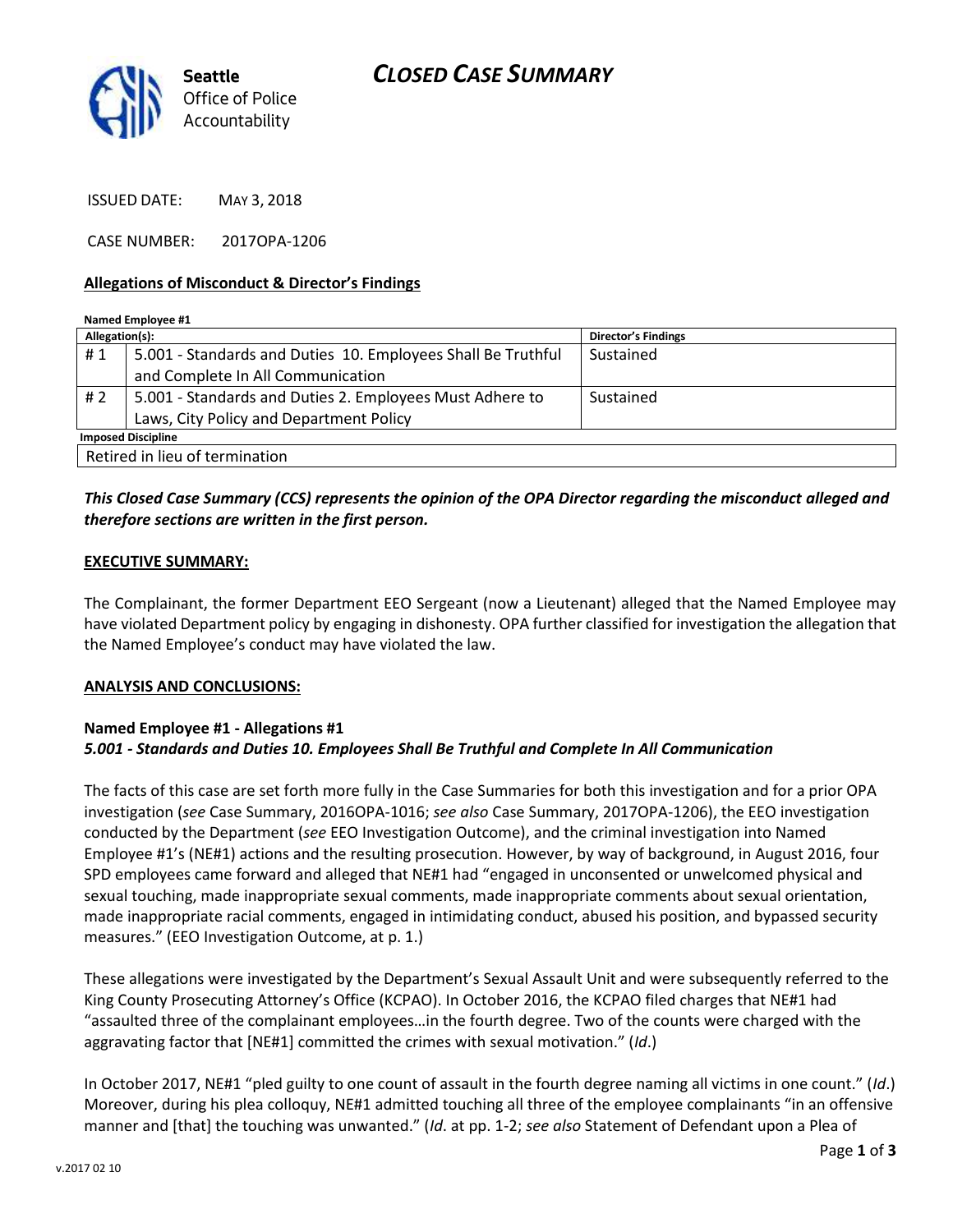

*Office of Police Accountability*

## *CLOSE CASE SUMMARY*

OPA CASE NUMBER: 2017OPA-1206

Guilty.) During his plea colloquy, NE#1 "told the court he understood these actions were unlawful." (EEO Investigation outcome, at p. 2.) NE#1 was sentenced in November 2017 and received 12 months of suspended jail time and 12 months of probation. (*Id*.)

After NE#1's plea was entered, the Department conducted an EEO investigation into this matter. (*See id.*) The EEO investigation was extremely thorough and included interviews of thirty-six victims and witnesses, some of whom were interviewed multiple times. (*See id.*) NE#1 was interviewed by the EEO investigator. During that interview, NE#1 stated that the statements made during his plea colloquy were untrue. (*See* NE#1 EEO Interview, at pp. 32-34.) He denied engaging in the misconduct that he had pleaded guilty to. (*See id*.)

The EEO investigation resulted in a 126-page report that clearly and comprehensively set forth the inappropriate conduct engaged in by NE#1. (*See id*.) The conclusions of the EEO investigation were signed off by the chain of command and the recommendation of the chain was that NE#1 should be terminated. (*See* EEO Investigation Supervisory Review and Approval.) This recommendation was made by the chain in January 2018, after NE#1 had already resigned from the Department. (*See id.*)

After the EEO and criminal proceedings were completed, OPA conducted and finalized its investigation into the misconduct alleged against NE#1. This investigation was under case number 2016OPA-1016. OPA reviewed the documentation amassed in both the EEO and criminal investigations. (*See* Case Summary, 2016OPA-1016.) OPA attempted to interview NE#1 and tried to contact him on multiple occasions in order to set up an interview. (*See id*.) NE#1 did not respond to OPA and was thus not interviewed as part of that investigation. (*See id*.) OPA ultimately recommended that the following allegations be sustained against NE#1: (1) SPD Policy 5.001-POL-2 – violation of law, City policy, and/or Department policy; (2) SPD Policy 5.001-POL-9 - professionalism; and (3) SPD Policy 5.001- POL-12 – using position or authority for personal gain. (*See* Director's Certification Memo, 2016OPA-1016.)

On November 20, 2017, the Department's EEO Sergeant at the time referred to OPA an allegation of whether NE#1 engaged in dishonesty either during his EEO interview or during his plea colloquy. (Email from EEO Sergeant to OPA.) The EEO Sergeant wrote that the complaint was based on NE#1's statement "that the plea agreement that he signed, presented to the court, and read in open court was not factual." (*Id*.) The EEO sergeant further wrote that: "This raises, at a minimum, questions about whether he violated the Department's honesty policy." (*Id*.)

OPA also tried to interview NE#1 in this case; however, as with 2016OPA-1016, NE#1 did not respond to OPA. (*See* Case Summary, 2017OPA-1206.) Accordingly, OPA was unable to interview NE#1 with regard to the allegations discussed herein.

SPD Policy 5.001-POL-10 requires that Department employees be truthful and complete in all communications. Based on NE#1's own statements to EEO, he was dishonest. Either he lied to the Court during his plea colloquy or he lied to the EEO investigator during his interview when he denied engaging in the conduct that he pleaded guilty to. I find that the evidence in the record more than meets the clear and convincing standard required to prove dishonesty.

For these reasons, I recommend that this allegation be Sustained.

## Recommended Finding: **Sustained**